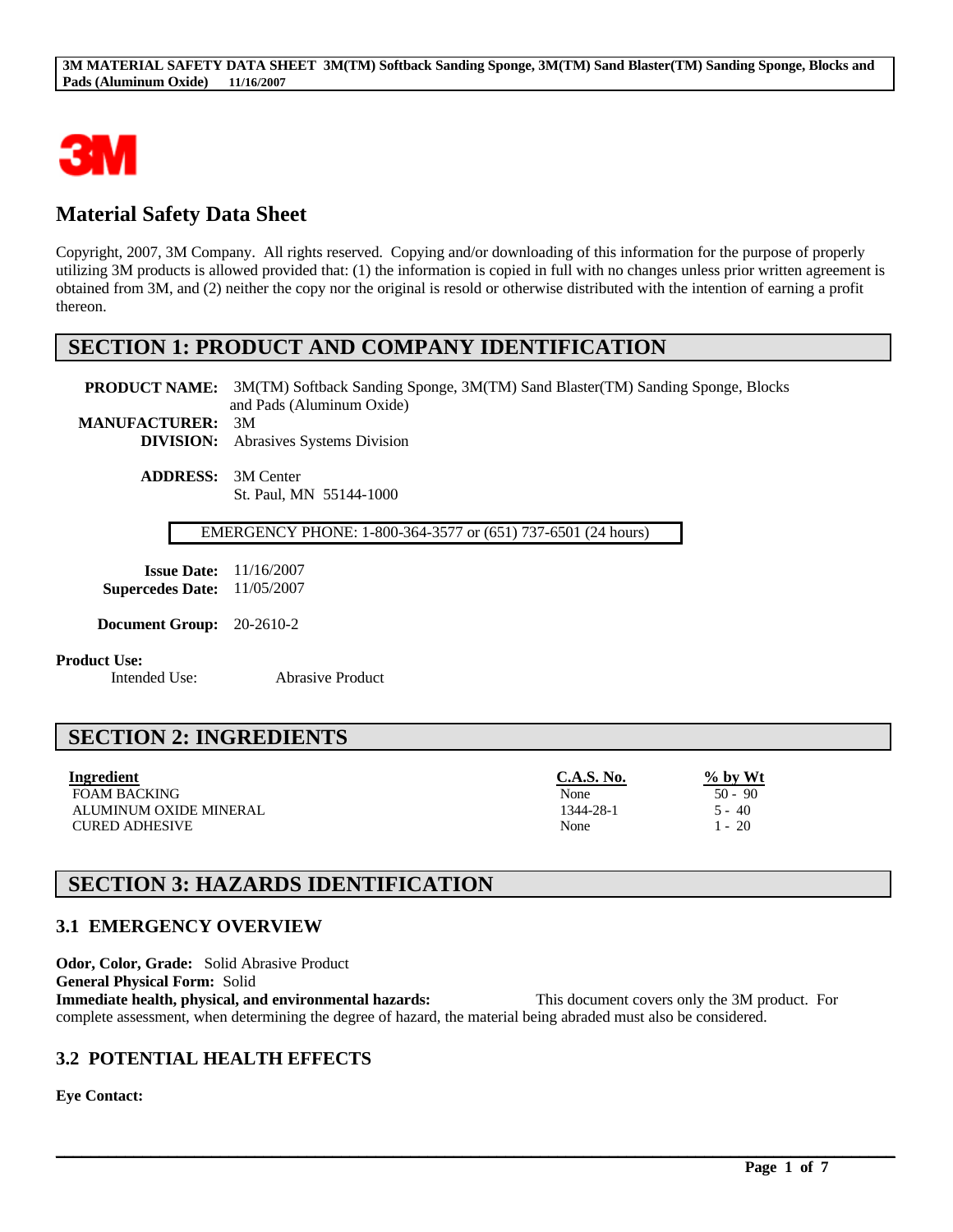Mechanical eye irritation: Signs/symptoms may include pain, redness, tearing and corneal abrasion.

Dust created by cutting, grinding, sanding, or machining may cause eye irritation. Signs/symptoms may include redness, swelling, pain, tearing, and blurred or hazy vision.

#### **Skin Contact:**

Mechanical Skin irritation: Signs/symptoms may include abrasion, redness, pain, and itching.

#### **Inhalation:**

Dust from cutting, grinding, sanding or machining may cause irritation of the respiratory system. Signs/symptoms may include cough, sneezing, nasal discharge, headache, hoarseness, and nose and throat pain.

Prolonged or repeated exposure may cause:

Pneumoconiosis: Sign/symptoms may include persistent cough, breathlessness, chest pain, increased amounts of sputum, and changes in lung function tests.

#### **Ingestion:**

No health effects are expected.

# **SECTION 4: FIRST AID MEASURES**

## **4.1 FIRST AID PROCEDURES**

The following first aid recommendations are based on an assumption that appropriate personal and industrial hygiene practices are followed.

**Eye Contact:** Flush eyes with large amounts of water. If signs/symptoms persist, get medical attention.

**Skin Contact:** Wash affected area with soap and water. If signs/symptoms develop, get medical attention.

**Inhalation:** Remove person to fresh air. If signs/symptoms develop, get medical attention.

**If Swallowed:** No need for first aid is anticipated.

## **SECTION 5: FIRE FIGHTING MEASURES**

### **5.1 FLAMMABLE PROPERTIES**

**Autoignition temperature** *Not Applicable* **Flash Point** *Not Applicable* **Flammable Limits - LEL** *Not Applicable* **Flammable Limits - UEL** *Not Applicable*

 $\mathcal{L}_\mathcal{L} = \mathcal{L}_\mathcal{L} = \mathcal{L}_\mathcal{L} = \mathcal{L}_\mathcal{L} = \mathcal{L}_\mathcal{L} = \mathcal{L}_\mathcal{L} = \mathcal{L}_\mathcal{L} = \mathcal{L}_\mathcal{L} = \mathcal{L}_\mathcal{L} = \mathcal{L}_\mathcal{L} = \mathcal{L}_\mathcal{L} = \mathcal{L}_\mathcal{L} = \mathcal{L}_\mathcal{L} = \mathcal{L}_\mathcal{L} = \mathcal{L}_\mathcal{L} = \mathcal{L}_\mathcal{L} = \mathcal{L}_\mathcal{L}$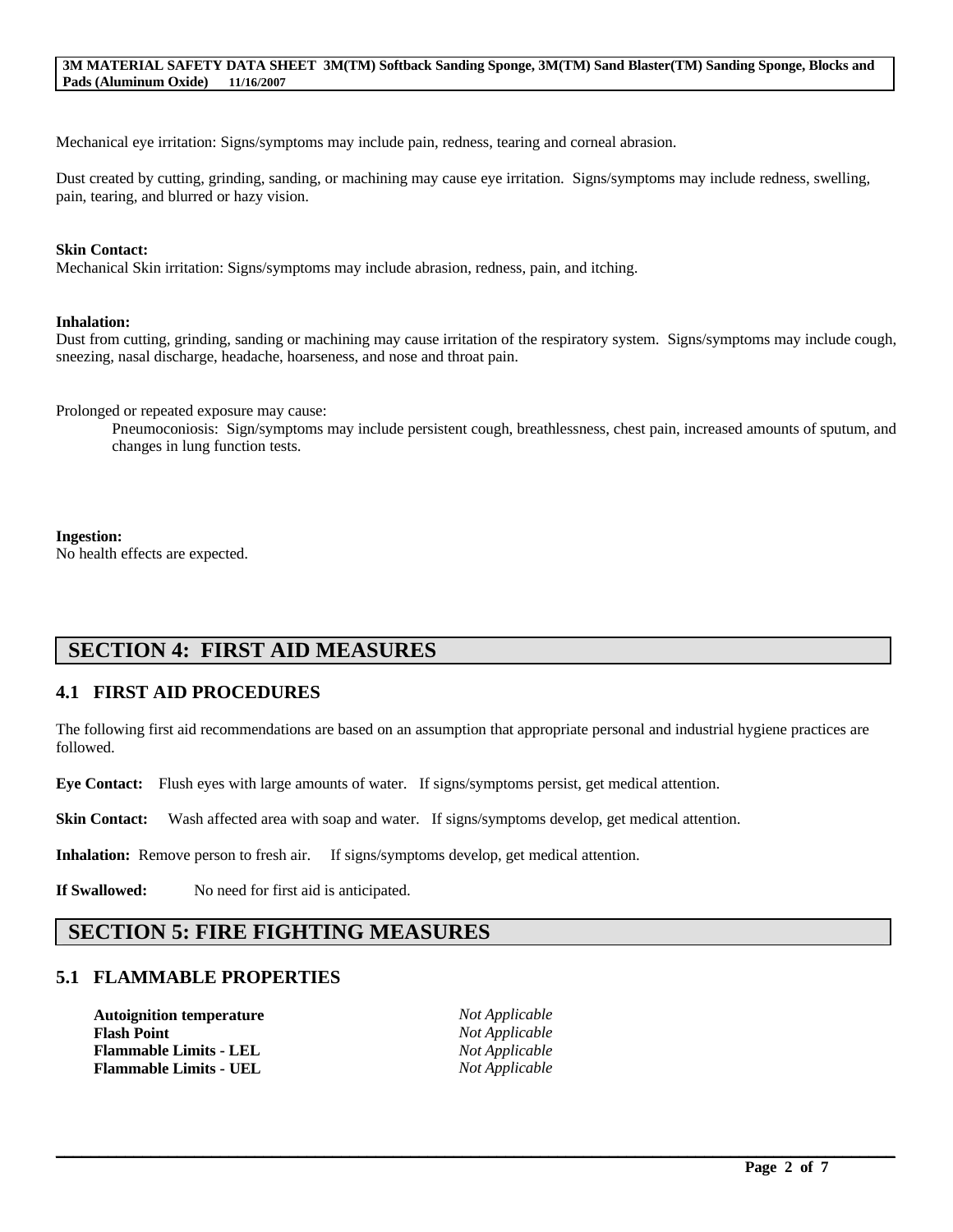**3M MATERIAL SAFETY DATA SHEET 3M(TM) Softback Sanding Sponge, 3M(TM) Sand Blaster(TM) Sanding Sponge, Blocks and Pads (Aluminum Oxide) 11/16/2007**

### **5.2 EXTINGUISHING MEDIA**

Ordinary combustible material. Use fire extinguishers with class A extinguishing agents (e.g., water, foam).

### **5.3 PROTECTION OF FIRE FIGHTERS**

**Special Fire Fighting Procedures:** Wear full protective equipment (Bunker Gear) and a self-contained breathing apparatus (SCBA).

**Unusual Fire and Explosion Hazards:** Not applicable. None inherent in this product.

**Note: See STABILITY AND REACTIVITY (SECTION 10) for hazardous combustion and thermal decomposition information.**

## **SECTION 6: ACCIDENTAL RELEASE MEASURES**

**Accidental Release Measures:** Not applicable.

**In the event of a release of this material, the user should determine if the release qualifies as reportable according to local, state, and federal regulations.**

# **SECTION 7: HANDLING AND STORAGE**

### **7.1 HANDLING**

Avoid breathing of dust created by cutting, sanding, grinding or machining. For industrial or professional use only. Damaged product can break apart during use and cause serious injury to face or eyes. Check product for damage such as cracks or nicks prior to use. Replace if damaged. Always wear eye and face protection when working at sanding or grinding operations or when near such operations. Sparks and particles flying from the product during sanding or grinding can cause injury and fire.

### **7.2 STORAGE**

Store in a cool, dry place.

# **SECTION 8: EXPOSURE CONTROLS/PERSONAL PROTECTION**

### **8.1 ENGINEERING CONTROLS**

Use with appropriate local exhaust ventilation. Provide appropriate local exhaust for cutting, grinding, sanding or machining. Use general dilution ventilation and/or local exhaust ventilation to control airborne exposures to below Occupational Exposure Limits and/or control dust, fume, or airborne particles. If ventilation is not adequate, use respiratory protection equipment.

## **8.2 PERSONAL PROTECTIVE EQUIPMENT (PPE)**

#### **8.2.1 Eye/Face Protection**

Avoid eye contact. To minimize the risk of injury to face and eyes, always wear eye and face protection when working at sanding or grinding operations or when near such operations.

#### **8.2.2 Skin Protection**

Avoid skin contact. Wear appropriate gloves to minimize risk of injury to skin from contact with dust or physical abrasion from grinding or sanding.

 $\mathcal{L}_\mathcal{L} = \mathcal{L}_\mathcal{L} = \mathcal{L}_\mathcal{L} = \mathcal{L}_\mathcal{L} = \mathcal{L}_\mathcal{L} = \mathcal{L}_\mathcal{L} = \mathcal{L}_\mathcal{L} = \mathcal{L}_\mathcal{L} = \mathcal{L}_\mathcal{L} = \mathcal{L}_\mathcal{L} = \mathcal{L}_\mathcal{L} = \mathcal{L}_\mathcal{L} = \mathcal{L}_\mathcal{L} = \mathcal{L}_\mathcal{L} = \mathcal{L}_\mathcal{L} = \mathcal{L}_\mathcal{L} = \mathcal{L}_\mathcal{L}$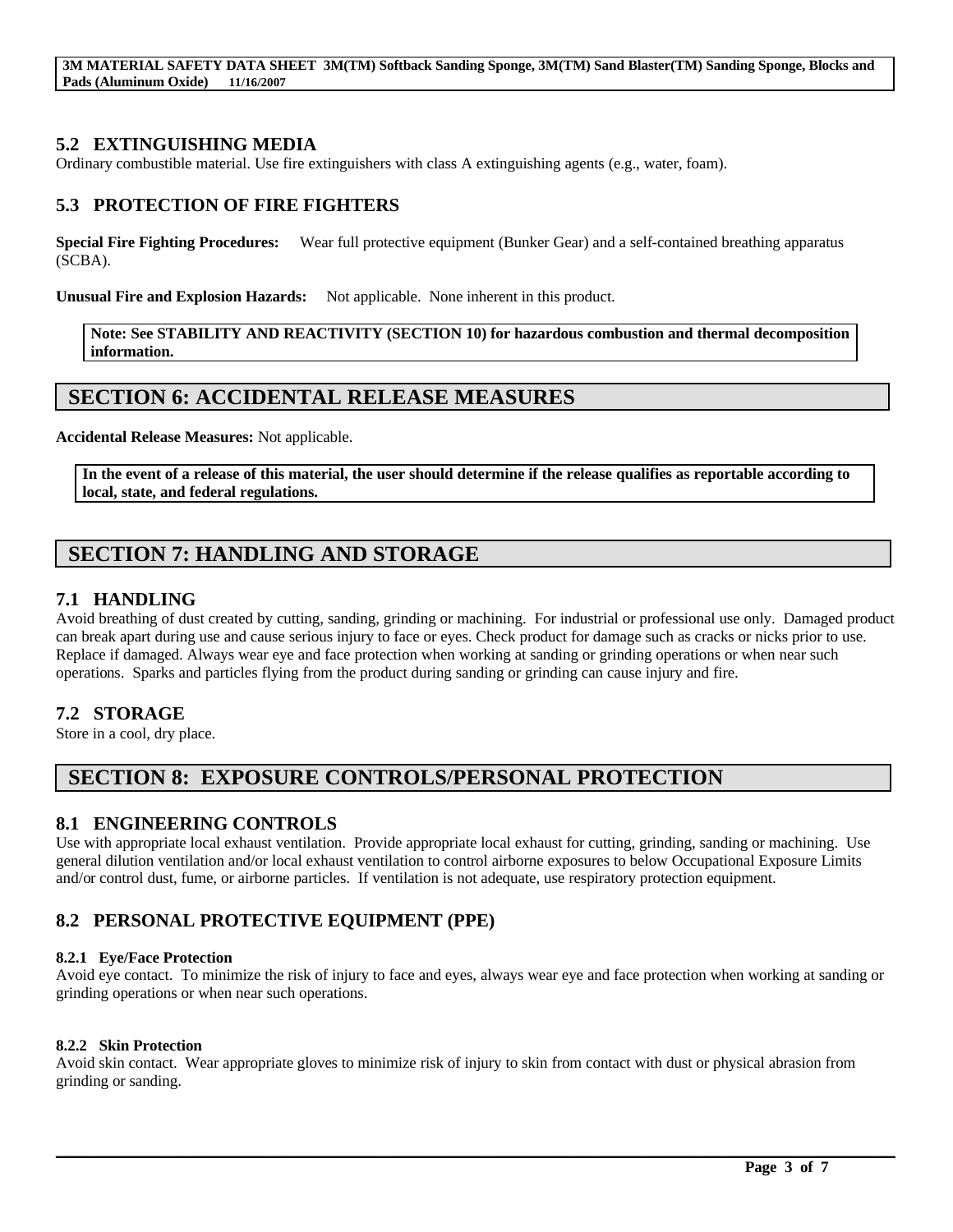#### **8.2.3 Respiratory Protection**

Avoid breathing of dust created by sanding, grinding or machining. Assess exposure concentrations of all materials involved in the work process. Consider material being abraded when determining the appropriate resipratory protection. Select and use appropriate respirators to prevent inhalation overexposure.

#### **8.2.4 Prevention of Swallowing**

Not applicable. Wash hands after handling and before eating. Not an expected route of exposure.

### **8.3 EXPOSURE GUIDELINES**

| Ingredient             | <b>Authority</b> | <b>Type</b>        | Limit             | <b>Additional Information</b> |
|------------------------|------------------|--------------------|-------------------|-------------------------------|
| ALUMINUM OXIDE MINERAL | <b>ACGIH</b>     | TWA, particulate   | $10 \text{ mg/m}$ | Table A4                      |
|                        |                  | matter, $< 1\%$    |                   |                               |
|                        |                  | crystalline silica |                   |                               |
| ALUMINUM OXIDE MINERAL | <b>CMRG</b>      | TWA                | fiber/cc          |                               |
| ALUMINUM OXIDE MINERAL | OSHA             | TWA, respirable    | $5 \text{ mg/m}$  | Table Z-1                     |
| ALUMINUM OXIDE MINERAL | <b>OSHA</b>      | TWA, Vacated, as   | $10 \text{ mg/m}$ |                               |
|                        |                  | dust               |                   |                               |
| ALUMINUM OXIDE MINERAL | OSHA             | TWA, as total dust | $15 \text{ mg/m}$ | Table Z-1                     |

VAC Vacated PEL:Vacated Permissible Exposure Limits [PEL] are enforced as the OSHA PEL in some states. Check with your local regulatory agency.

 $\mathcal{L}_\mathcal{L} = \mathcal{L}_\mathcal{L} = \mathcal{L}_\mathcal{L} = \mathcal{L}_\mathcal{L} = \mathcal{L}_\mathcal{L} = \mathcal{L}_\mathcal{L} = \mathcal{L}_\mathcal{L} = \mathcal{L}_\mathcal{L} = \mathcal{L}_\mathcal{L} = \mathcal{L}_\mathcal{L} = \mathcal{L}_\mathcal{L} = \mathcal{L}_\mathcal{L} = \mathcal{L}_\mathcal{L} = \mathcal{L}_\mathcal{L} = \mathcal{L}_\mathcal{L} = \mathcal{L}_\mathcal{L} = \mathcal{L}_\mathcal{L}$ 

#### SOURCE OF EXPOSURE LIMIT DATA:

ACGIH: American Conference of Governmental Industrial Hygienists CMRG: Chemical Manufacturer Recommended Guideline OSHA: Occupational Safety and Health Administration AIHA: American Industrial Hygiene Association Workplace Environmental Exposure Level (WEEL)

# **SECTION 9: PHYSICAL AND CHEMICAL PROPERTIES**

| Odor, Color, Grade:             | Solid Abrasive Product |
|---------------------------------|------------------------|
| <b>General Physical Form:</b>   | Solid                  |
| <b>Autoignition temperature</b> | Not Applicable         |
| <b>Flash Point</b>              | Not Applicable         |
| <b>Flammable Limits - LEL</b>   | Not Applicable         |
| <b>Flammable Limits - UEL</b>   | Not Applicable         |
| <b>Boiling point</b>            | Not Applicable         |
| <b>Vapor Density</b>            | Not Applicable         |
| <b>Vapor Pressure</b>           | Not Applicable         |
| <b>Specific Gravity</b>         | Not Applicable         |
| pH                              | Not Applicable         |
| <b>Melting point</b>            | Not Applicable         |
| <b>Solubility In Water</b>      | Not Applicable         |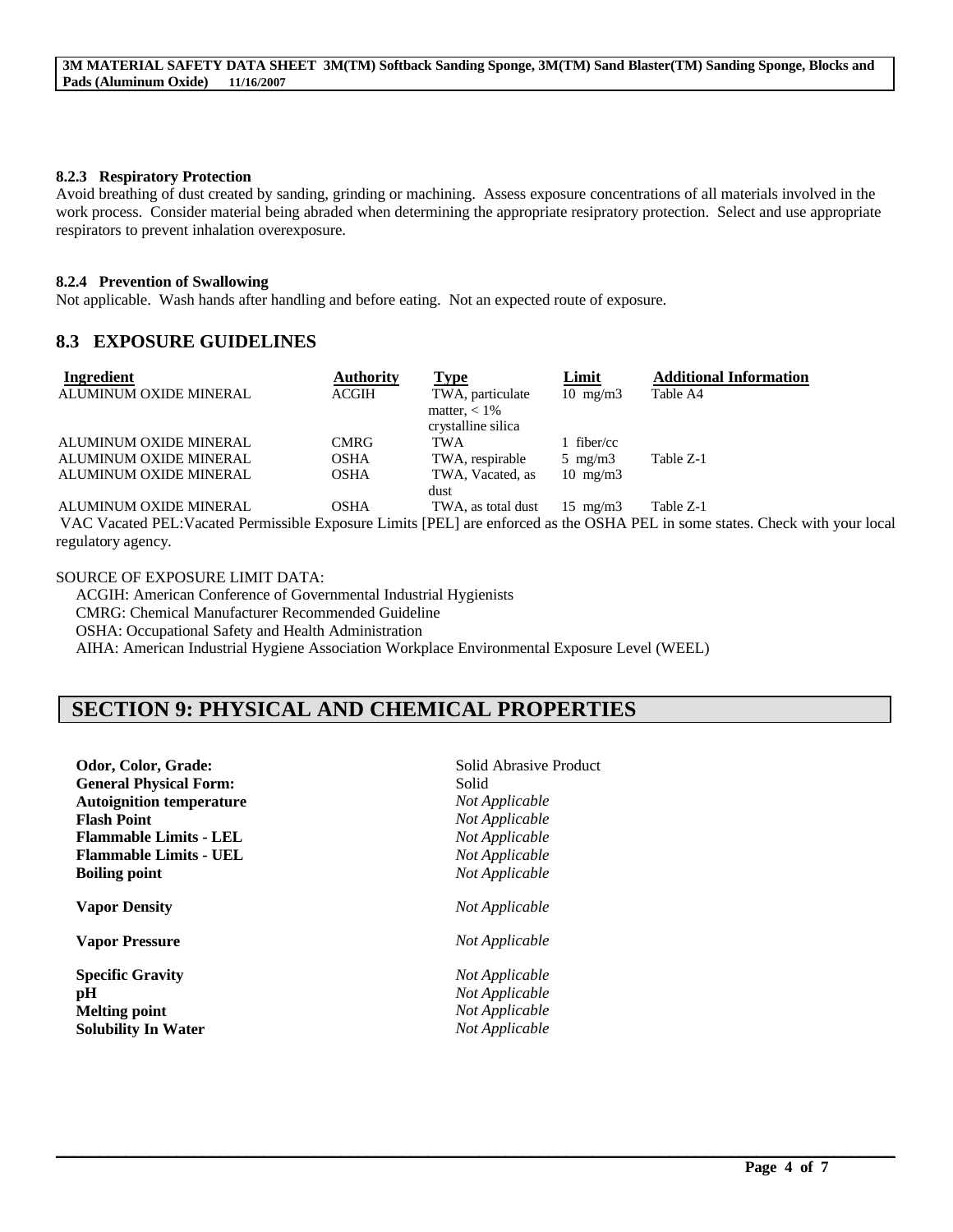# **SECTION 10: STABILITY AND REACTIVITY**

**Stability:** Stable.

**Materials and Conditions to Avoid:** Not Applicable

**Hazardous Polymerization:** Hazardous polymerization will not occur.

## **Hazardous Decomposition or By-Products**

**Substance Condition**<br> **Carbon monoxide Carbon <b>Condition**<br> **Condition** 

During Combustion Carbon dioxide During Combustion

**Hazardous Decomposition:** Under recommended usage conditions, hazardous decomposition products are not expected. Hazardous decomposition products may occur as a result of oxidation, heating, or reaction with another material.

# **SECTION 11: TOXICOLOGICAL INFORMATION**

Please contact the address listed on the first page of the MSDS for Toxicological Information on this material and/or its components.

# **SECTION 12: ECOLOGICAL INFORMATION**

## **ECOTOXICOLOGICAL INFORMATION**

Not determined.

## **CHEMICAL FATE INFORMATION**

Not determined.

# **SECTION 13: DISPOSAL CONSIDERATIONS**

**Waste Disposal Method:** The substrate that was abraded must be considered as a factor in the disposal method for this product. Dispose of waste product in a sanitary landfill. As a disposal alternative, incinerate in an industrial or commercial facility.

 $\mathcal{L}_\mathcal{L} = \mathcal{L}_\mathcal{L} = \mathcal{L}_\mathcal{L} = \mathcal{L}_\mathcal{L} = \mathcal{L}_\mathcal{L} = \mathcal{L}_\mathcal{L} = \mathcal{L}_\mathcal{L} = \mathcal{L}_\mathcal{L} = \mathcal{L}_\mathcal{L} = \mathcal{L}_\mathcal{L} = \mathcal{L}_\mathcal{L} = \mathcal{L}_\mathcal{L} = \mathcal{L}_\mathcal{L} = \mathcal{L}_\mathcal{L} = \mathcal{L}_\mathcal{L} = \mathcal{L}_\mathcal{L} = \mathcal{L}_\mathcal{L}$ 

**Since regulations vary, consult applicable regulations or authorities before disposal.**

# **SECTION 14:TRANSPORT INFORMATION**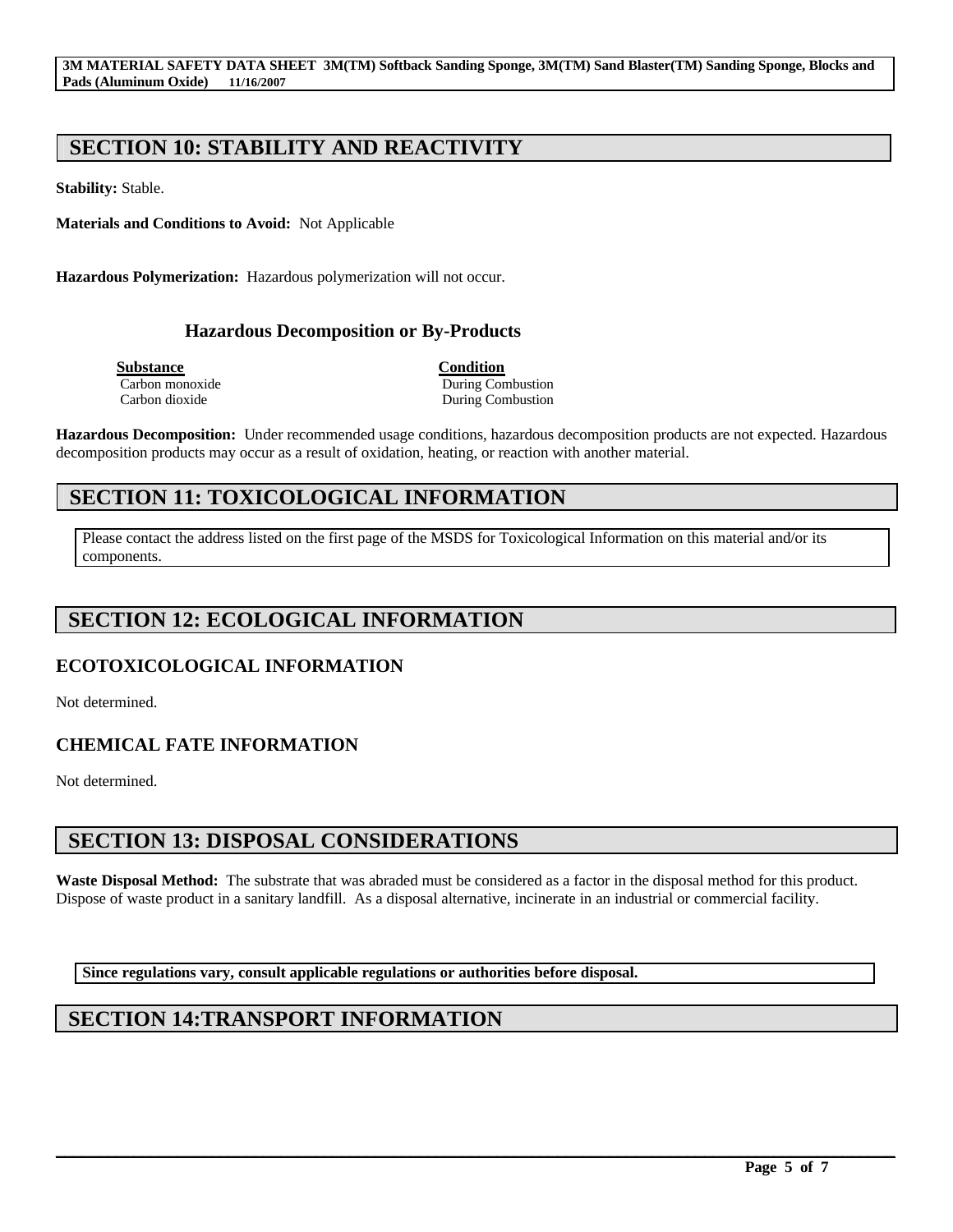Not regulated per U.S. DOT, IATA or IMO.

*These transportation classifications are provided as a customer service. As the shipper YOU remain responsible for complying with all applicable laws and regulations, including proper transportation classification and packaging. 3M's transportation classifications are based on product formulation, packaging, 3M policies and 3M's understanding of applicable current regulations. 3M does not guarantee the accuracy of this classification information. This information applies only to transportation classification and not the packaging, labeling, or marking requirements. The original 3M package is certified*  for U.S. ground shipment only. If you are shipping by air or ocean, the package may not meet applicable regulatory *requirements.* 

# **SECTION 15: REGULATORY INFORMATION**

### **US FEDERAL REGULATIONS**

Contact 3M for more information.

#### **311/312 Hazard Categories:**

Fire Hazard - No Pressure Hazard - No Reactivity Hazard - No Immediate Hazard - Yes Delayed Hazard - No

### **STATE REGULATIONS**

Contact 3M for more information.

### **CHEMICAL INVENTORIES**

This product is an article as defined by TSCA regulations, and is exempt from TSCA Inventory listing requirements.

Contact 3M for more information.

### **INTERNATIONAL REGULATIONS**

Contact 3M for more information.

**This MSDS has been prepared to meet the U.S. OSHA Hazard Communication Standard, 29 CFR 1910.1200.**

 $\mathcal{L}_\mathcal{L} = \mathcal{L}_\mathcal{L} = \mathcal{L}_\mathcal{L} = \mathcal{L}_\mathcal{L} = \mathcal{L}_\mathcal{L} = \mathcal{L}_\mathcal{L} = \mathcal{L}_\mathcal{L} = \mathcal{L}_\mathcal{L} = \mathcal{L}_\mathcal{L} = \mathcal{L}_\mathcal{L} = \mathcal{L}_\mathcal{L} = \mathcal{L}_\mathcal{L} = \mathcal{L}_\mathcal{L} = \mathcal{L}_\mathcal{L} = \mathcal{L}_\mathcal{L} = \mathcal{L}_\mathcal{L} = \mathcal{L}_\mathcal{L}$ 

## **SECTION 16: OTHER INFORMATION**

#### **NFPA Hazard Classification**

**Health:** 1 **Flammability:** 0 **Reactivity:** 0 **Special Hazards:** None